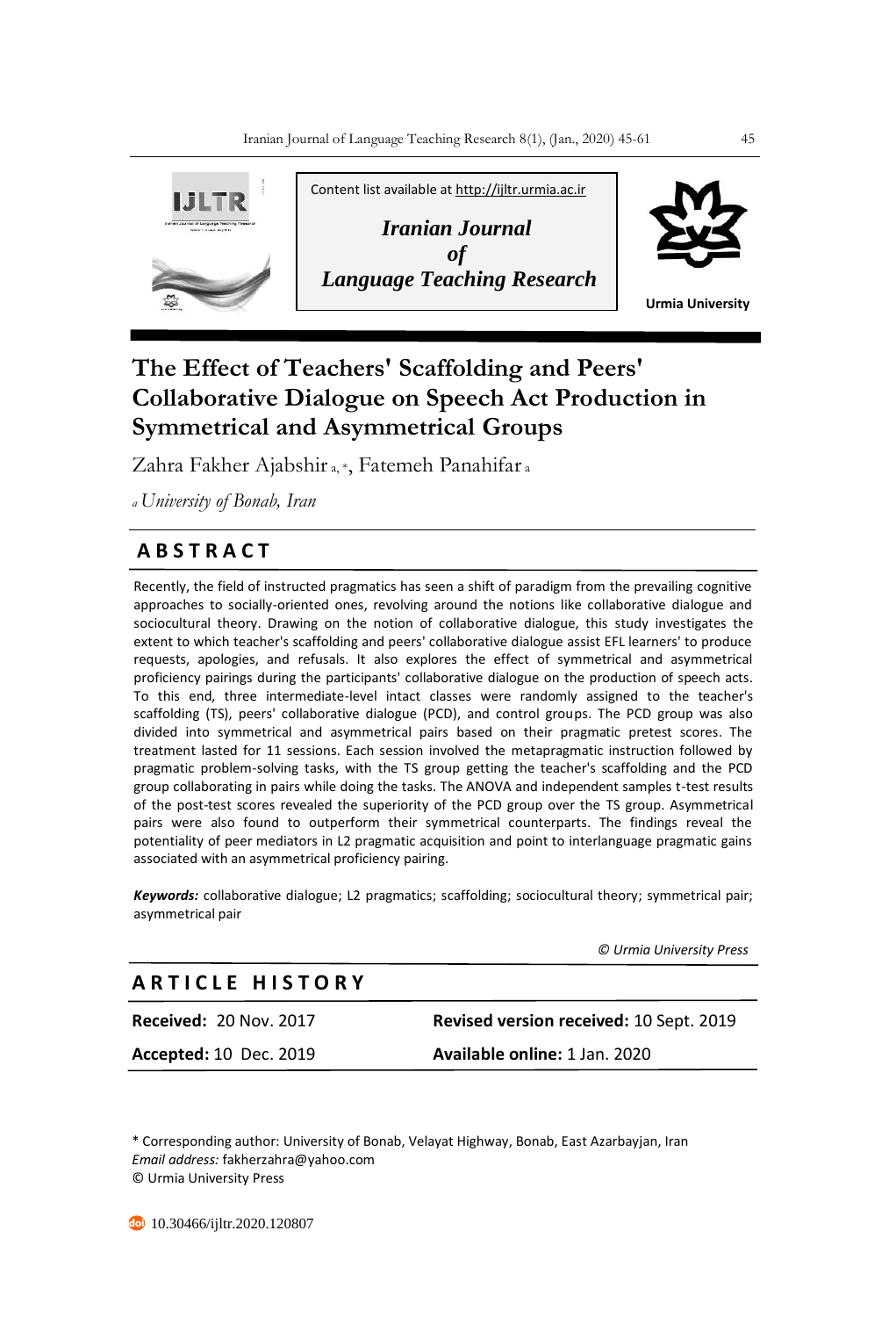# **Introduction**

Pragmatics is generally defined as the individual's ability to implement linguistic functions during social interactions (Taguchi, 2018). Central to pragmatic competence are the notions of pragmalinguistic competence and sociopragmatic competence. Pragmalinguistic competence, according to Thomas (1983), refers to "the resources for conveying communicative acts and relational or interpersonal meanings" (p. 1). On the other hand, sociopragmatic competence relates to "social perceptions underlying the participants' interpretation and performance of communicative actions" (Kasper & Rose, 2002, p. 2).

So far, several studies have been conducted focusing on second language (L2) pragmatic acquisition. However, as asserted by Taguchi (2015), most of these studies (e.g., Alcón, 2005; Aufa, 2013; Chen, 2016; Eslami–Rasekh, Mirzaei, & Dini, 2015) have been largely predominated with cognitive orientations, with explicit/implicit instruction being the prevalent method in instructional interventions. Within the explicit/implicit dichotomy, the explicit teaching has proved to be more effective (Eslami-Rasekh et al., 2015; Takahashi, 2010). Although previous research has contributed to our awareness of L2 pragmatic development, it has offered a narrow view on the acquisition of pragmatics, and perhaps it is the time to shift the frame of reference from cognitive approaches to social ones and investigate L2 pragmatic learning in a broader social context.

The collaborative dialogue (Swain, 2000) shifts the focus from cognitive approaches to the sociocultural theory (SCT) of mind (Vygotsky, 1978). It offers a more dynamic and learnercentered framework for language acquisition. According to Swain (2000), collaborative dialogue is a dialogue in which "language use and language learning can co-occur. It is language use mediating language learning. It is cognitive activity and it is social activity" (Swain, 2000, p. 97). During the collaborative dialogue, according to Swain, Brooks, and Tocalli-Beller (2002), language serves as social and cognitive meditational means; it is a cognitive tool due to its meaning-making function, and it is a social tool for communication with others.

Since the introduction of collaborative dialogue, a number of studies have been conducted addressing the role of collaborative dialogue in the development of different aspects of L2 (e.g., Davin & Donato, 2013; Edstrom, 2015; Memari Hanjani & Li, 2014; Villarreal & Gil-Sarratea, 2019). However, when it comes to L2 pragmatics, the studies are scarce (e.g., Chen, 2016; Taguchi & Kim, 2016). Given the opportunities that dialogic interaction is likely to offer to L2 learners to attain appropraite L2 pragmatic norms, it seems that collaborative dialogue is a suitable framework for studying L2 pragmatics. According to Taguchi and Kim (2016),

> *During the interaction, pragmalinguistic forms and contextual factors are constantly emphasized, negotiated, and recycled for use. This process helps consolidate pragmatic knowledge because it prompts a deeper level of cognitive processing by requiring learners to think through pragmatic rules while verbalizing their thoughts. Collaborative dialogue enables learners to negotiate and co-construct L 2 pragmatic knowledge. Learners can discuss target pragmatic forms and contextual features associated with them and develop a joint understanding of the underlying rules. (p. 418)*

Directing the field of the current interest to participants who engage in collaborative tasks, the question that may arise relates to the expert/novice relations, that is, whether to engage the learners during a collaborative task with the teacher or other learners at similar/different proficiency levels. There are a number of studies (e.g., Baleghizadeh, Timcheh Memar, & Timcheh Memar, 2010; Farhangi & Izanlu, 2015; Pishghadam & Ghadiri, 2011) on the effectiveness of symmetrical/asymmetrical proficiency pairing on learners' L2 development. The findings of these studies are tentative, and whether to adopt the symmetrical or asymmetrical proficiency composition remains a matter of controversy. Given the insufficient research on the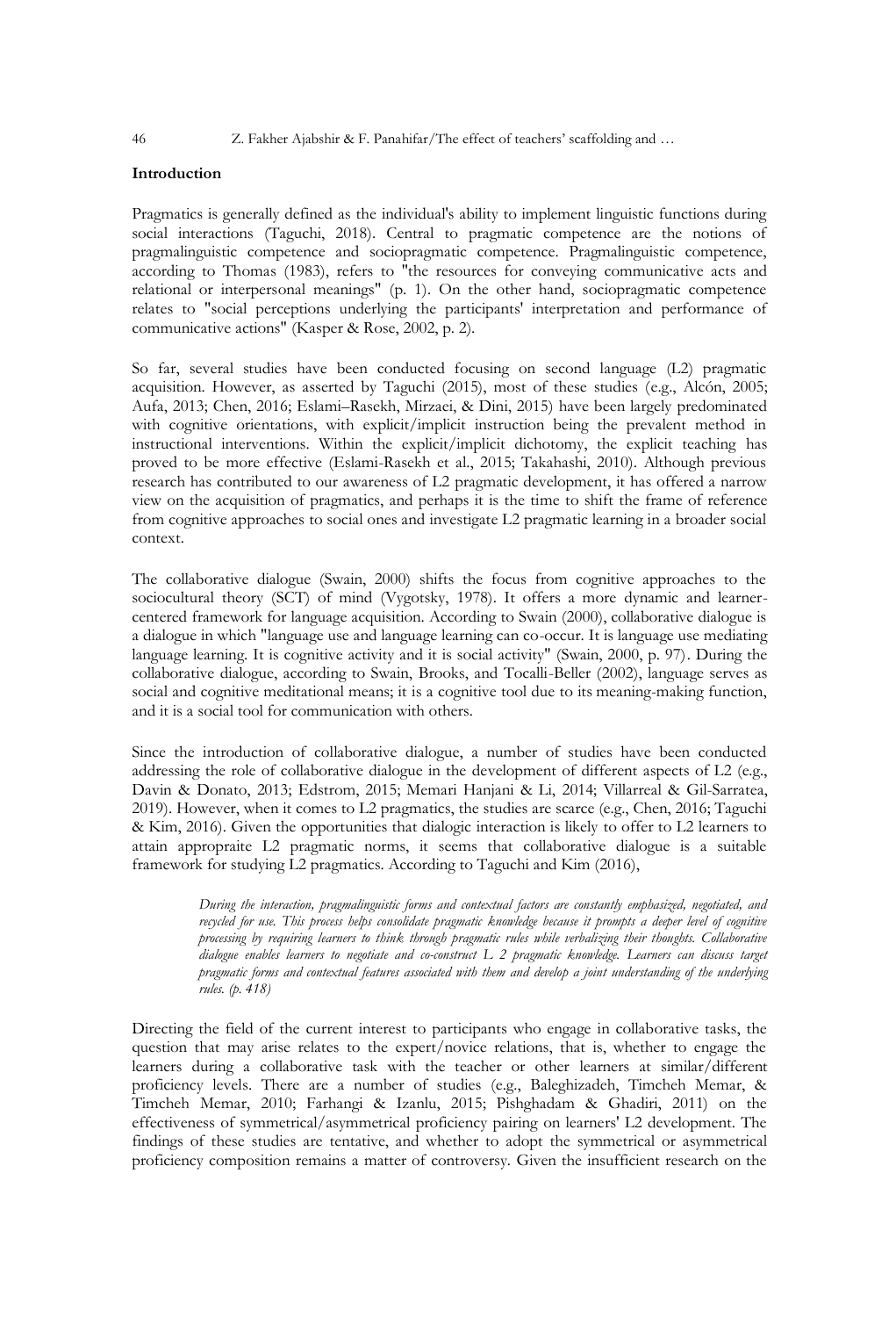role of collaborative dialogue in the development of the knowledge of form-function-context mapping, on the one hand, and the need for more empirical evidence on the effectiveness of different proficiency compositions, on the other hand, this study aims to fill the gap in the literature by investigating the differential effects of the teacher's scaffolding and peers' collaborative dialogue (in symmetrical and asymmetrical proficiency pairings) on the production of requests, apologies, and refusals.

# **Literature review**

#### *Sociocultural theory*

Vygotsky's (1978) SCT emphasizes the causal relationship between social interaction and cognitive development, including language learning. At the heart of the SCT, lies social interaction as leading to cognitive development. According to Vygotsky (1978), an individual and the social context are interwoven, and parents, teachers, and peers as well as the social and cultural beliefs, values, and attitudes affect how the knowledge is constructed. Lantolf and Thorne (2006) claimed that human beings are endowed with lower- and higher-order mental functions. Our genetic predisposition allows us to perform simple lower-order mental functions. However, the higherorder functions (e.g., voluntary attention and rational thinking) develop through "the interweaving of our biological and cultural inheritances" (p. 59). They argued that it is through social interaction that our potentialities can be reorganized into complex higher-order forms.

Central to SCT is the role of scaffolding or what was later expanded as the collaborative dialogue to go beyond "the unidirectional help of the expert to the novice" (Swain & Watanabe, 2013, p. 4) and to refer to peer–peer interactions during which all learners have opportunities for learning and act simultaneously as experts and novices. Based on the SCT, learning is an integrated activity of learners' self and adult mentoring or collaboration with more knowledgeable peers (Lantolf, 2006). While collaboration, learners use and reflect on language, and in so doing, the language use and language learning occur simultaneously. According to Lantolf and Poehner (2014), scaffolding received from experienced people helps less knowledgeable individuals internalize the knowledge and expand their conceptual potential.

What learners can do independently, they first achieve collaboratively during social interaction (Ellis & Barkhuzien, 2005). In sociocultural terms, as stated by Erben, Ban, and Castaneda (2009), the learner gets implicit and explicit *mediation* (involving assistance and directions) by more experienced peers, parents, and teachers and moves from other-regulation to self-regulation. The assistance provided by an expert peer helps the learner move forward in his/her zone of proximal development (ZPD). ZPD is defined as "the distance between the actual developmental level as determined by independent problem-solving and the level of potential development as determined through problem-solving under adult guidance, or in collaboration with more capable peers" (Vygotsky, 1978, p. 86).

#### *Collaborative dialogue and interlanguage pragmatics*

According to Taguchi and Kim (2016), collaborative dialogue generates moments in which learners are deeply engaged in language processing by thinking through L2 rules, verbalization of the rules, negotiation, recycling, and co-construction of L2 knowledge. Over the last two decades, several studies (e.g., Benghomrani, 2011; Edstrom, 2015; Fernández & Blum, 2013; Murphy, 2007; Shehadeh, 2011; Zarei & Keshavarz, 2011) have provided empirical support for the role of collaborative dialogue in interlanguage development. However, most of the existing studies have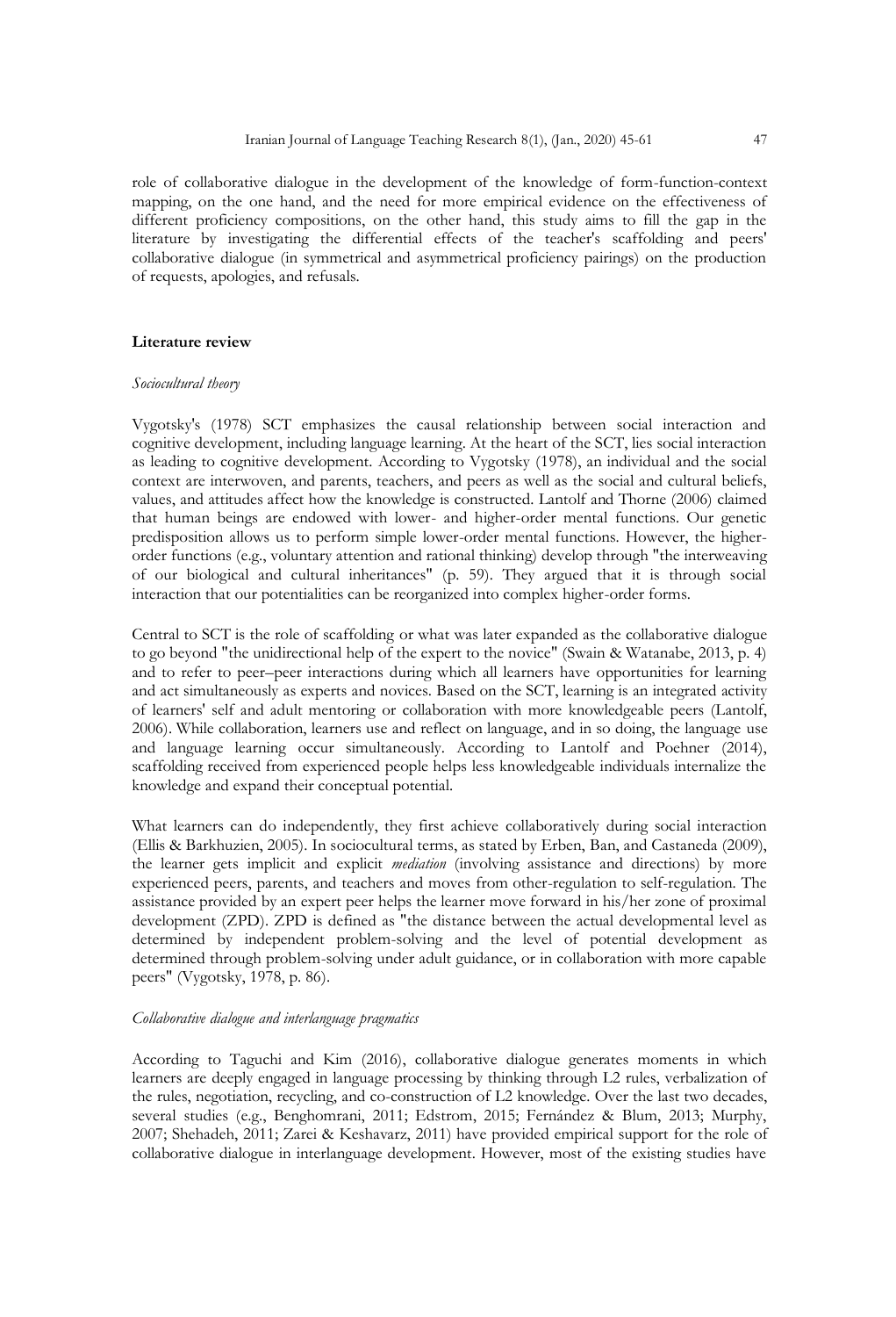focused on vocabulary and grammar, overlooking the pragmatic and discourse aspects. Although a few studies (e.g., Chen, 2016; Taguchi & Kim, 2016; Takimoto, 2012) have recently focused on collaborative dialogue as an instructional intervention in the format of metapragmatic discussion, the literature is rather scarce, and the findings are yet inconclusive.

Takimoto (2012) compared the differential effects of consciousness-raising instruction with and without a metapragmatic discussion on the acquisition of requests. The experimental groups were exposed to some request forms and were required to rate the appropriateness of the utterances and to provide some suggestions to make the requests more appropriate. While one group completed the task individually, the other group did it collaboratively. The findings revealed the positive effects of the learners' collaborative dialogue on the production of the request speech act.

While Takimoto's (2012) study revealed the positive effects of collaboration on L2 pragmatic achievement, it was rather product-oriented without the analysis being centered on interaction data. Some follow-up studies, however, combined the quantitative results with qualitative analysis of the dialogic interactions. Chen (2016), for example, examined the effect of learner-learner interactions on the learners' performances in a pragmatic multiple-choice discourse completion task (MDCT). The participants were required to complete two similar versions of a test in two consecutive sessions, once individually and once again in collaborative pairs. Their interactions were audiotaped as they were doing the task. In the third session, focus-group interviews were implemented to assess the participants' attitudes toward the task. The MDCT results revealed the outperformance of the collaborative pairs compared with their individual-work counterparts. The analysis of peer–peer interactions further revealed features like politeness, repair, interlocutor relationship, tone of voice, relevance, transparency, and clarification. As for the participants' perceptions, all the participants expressed positive opinions on learner-learner interactions.

For the analysis of interaction data, Taguchi and Kim (2016) coined the term "pragmatic-related episode" (PRE) to refer to a language-related episode (LRE) focusing on pragmatic features during collaborative interactions. They explored the effect of task-based pragmatic instruction on the acquisition of the request speech act in collaborative- and individual-task groups. Having received the direct metapragmatic information, the two treatment groups were engaged in a dialogue-construction task during which they completed drama scripts based on the given scenarios. The learners were also required to vocalize their thoughts while doing the task. After the treatment, the post-test was administered and the results indicated the better performance of the collaborative group. Furthermore, analysis of the interactions and think-aloud protocols in terms of the frequency of PREs and request head acts showed that the collaborative group produced both of them more frequently. Nevertheless, the pragmatic gains were found to be short-term as revealed by the collaborative group's performance which was similar to that of the individual-work group one month after the treatment.

Once learners are provided with opportunities to interact collaboratively, decisions must be made on their grouping. According to Vygotsky (1978), the development of higher-order mental functions is likely to occur when a more knowledgeable learner assists the less knowledgeable one. Vygotsky focused on "supervisor-subordinate relationship which is markedly asymmetrical and hierarchical" (Daniels, 2005, p.133). The question that what pattern of proficiency pairing is more conducive to L2 development has been a long-standing debate with some studies favoring the symmetrical (e.g., Baleghizadeh, et al., 2010; Kim, 2009) and/or asymmetrical (e.g., Farhangi & Izanlu, 2015; Karimi & Jalilvand, 2014; Wu, 2008) proficiency compositions. The proponents of the asymmetrical pairing argue that the presence of students with heterogeneous abilities within a group leads to educational advantages for all learners. While the low-ability learners may demonstrate improved performance as a result of their advanced peers' guidance, high-level students get chances to revise and reinforce what they have already learned.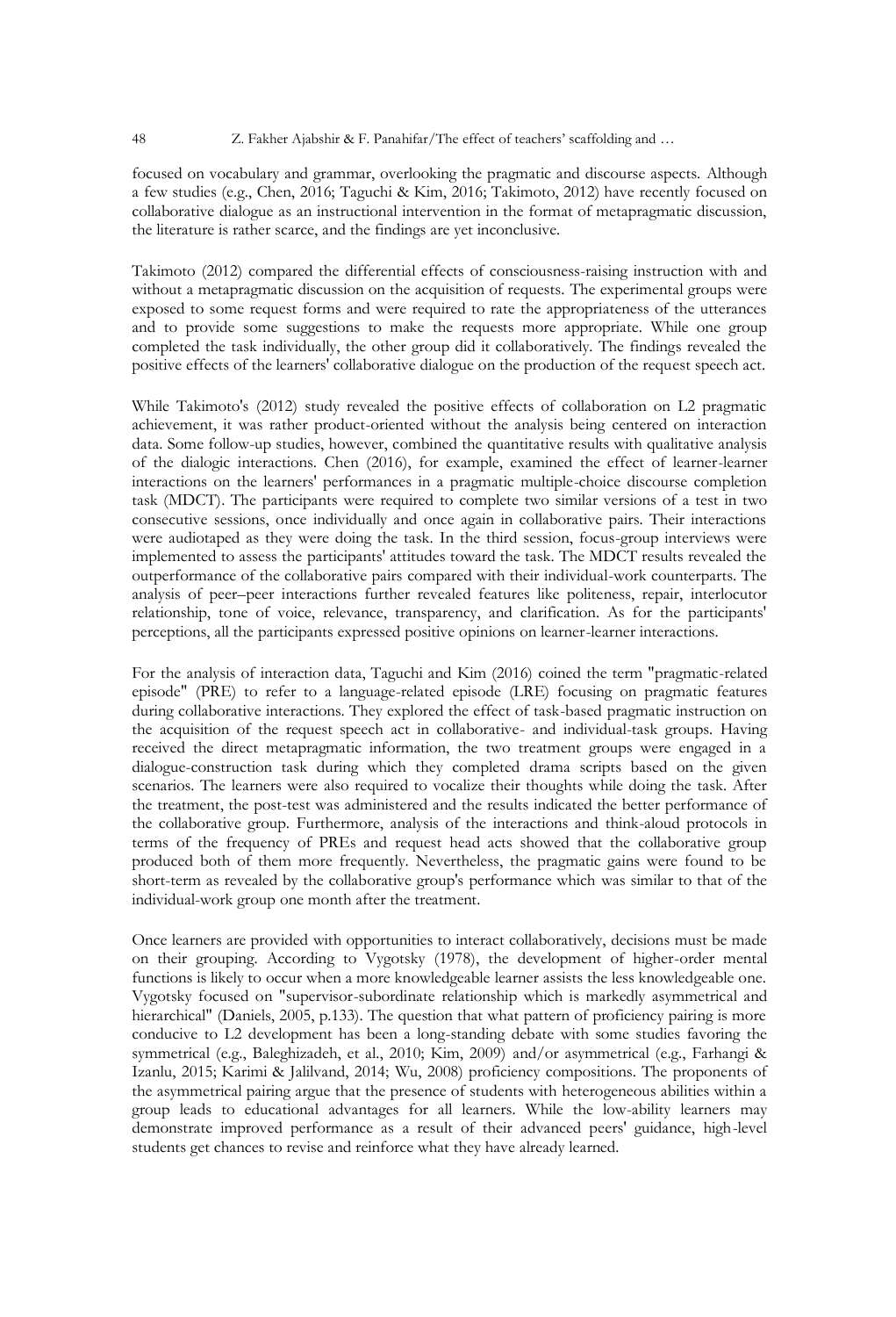Those advocating the symmetrical pairing, on the other hand, argue that the mixed proficiency composition may trouble the lower proficiency participants by lessening their psychological safety and influencing their affective behavior. While the high achievers take the dominant role and control the entire task, the low achievers tend to adopt a passive and less contributing role while accomplishing the task.

In the realm of L2 pragmatics, however, few studies (e.g., Khatib & Ahmadi Safa, 2011; Rahimi Domakani & Felfelian, 2012) have addressed the comparative effects of the symmetrical/asymmetrical pairing and the associated pragmatic gains. Khatib and Ahmadi Safa (2011**)** examined the relative efficacy of expert peers' ZPD-wise, co-equal peers' ZPD-insensitive, and teacher-fronted ZPD-insensitive scaffolding on EFL learners' acquisition of complaint, request, and apology speech acts. While the participants in the experimental groups were given ZPD-wise scaffolding by the expert peers or ZPD-insensitive scaffolding by their co-equals, those in the control group received ZPD-insensitive teacher scaffolding while accomplishing the pragmatic problem-solving tasks. The expert peers' ZPD-wise scaffolding was found to have the best effect on the recognition and production of the speech acts while co-equals' ZPD-insensitive scaffolding and teacher-fronted ZPD-insensitive instruction were the second and the third effective procedures, respectively.

Rahimi Domakani and Felfelian (2012) also investigated the effect of the ZPD-based proximal contexts of equal and unequal peer interactions in comparison to teacher-fronted instruction on EFL students' L2 pragmatic development. Two groups were randomly assigned to ZPD-base and non-ZPD-base contexts, with the first one providing a ZPD context in which the participants interacted, assisted, and supported each other in accomplishing the task while in the latter one, they were required to do the task individually. The ZPD-activated class by itself consisted of the groups of equal and unequal proficiency levels who were paired to jointlyy complete the discourse completion test items. The findings revealed the efficacy of the ZPD-activated proximal context and the advantage of the expert peers' scaffolding over coequals' scaffolding.

Given that SLA is a mediated process, and that mediational means (scaffolding) offered from an expert (teacher) and/or a novice (peer) are effective in achieving the knowledge of the formfunction-context mapping, more studies are needed to arrive at solid conclusions on the differential impacts of each one. Moreover, the proficiency compositions of the individuals engaged in the collaborative discourse have a bearing on the associated language outcomes. These topics have not been sufficiently addressed in pragmatics-focused research. This study thus aims to investigate the interface among the teacher/peer's mediation, proficiency pairing, and L2 pragmatic gains. The following hypotheses were specifically formulated:

> Hypothesis 1: Teacher's scaffolding, peers' collaborative dialogue, and individual work differentially affect the production of requests, apologies, and refusals.

> Hypothesis 2: The performances of symmetrical and asymmetrical sub-groups during the collaborative tasks are significantly different in the production of requests, apologies, and refusals.

# **Method**

#### *Participants*

The participants of this study were EFL learners ( $N = 119$ ), males and females, majoring in English teaching and English literature, with the age range of 19-32 (*M* = 22.3). They completed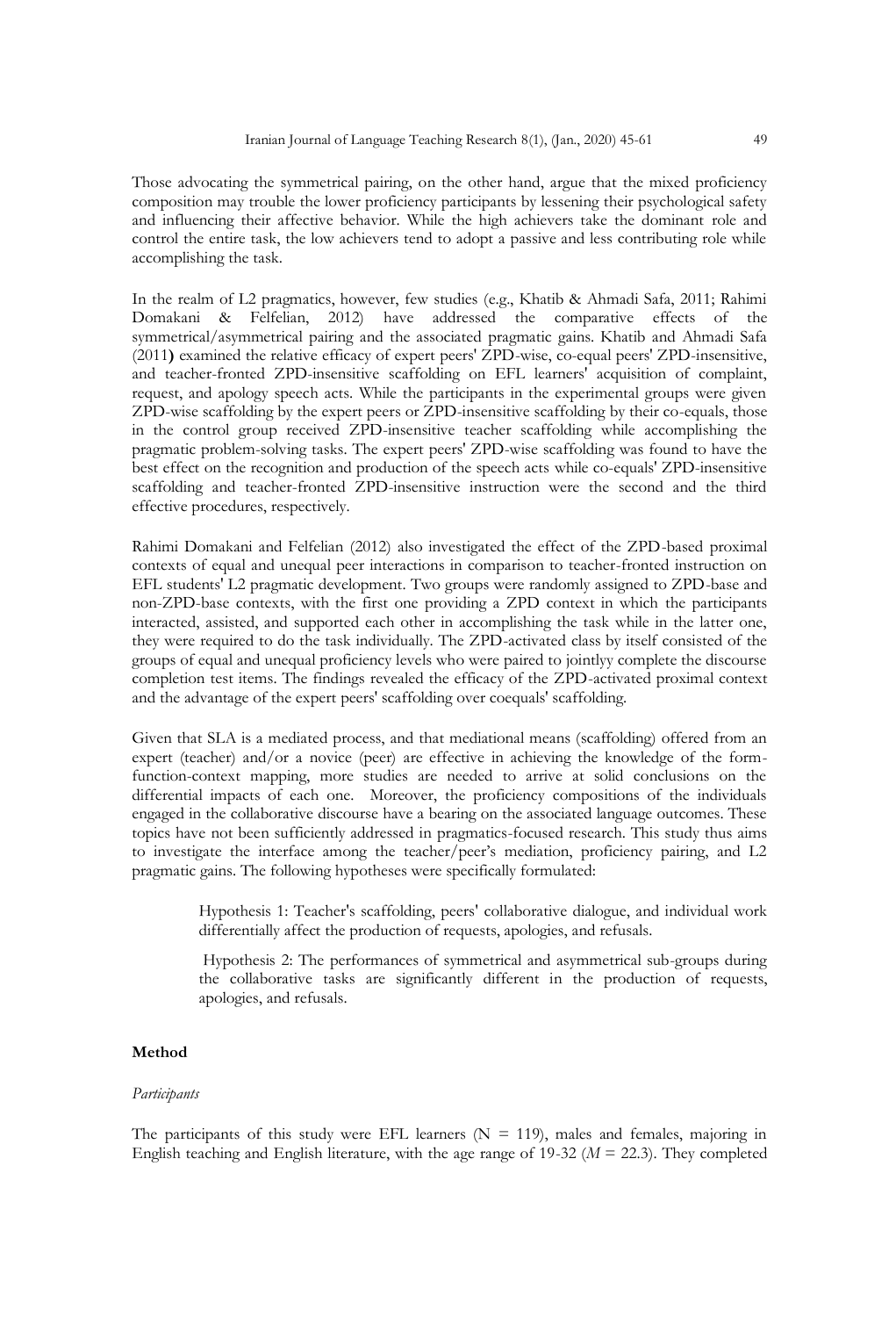an average of six years of pre-university formal English education. They had enrolled in three intact Speaking and Listening classes in three universities in East Azarbaijan province, Iran. At the time of the data collection, the participants were at an intermediate level of general English proficiency based on their scores in a TOEFL sample test. Concerning their L2 pragmatic proficiency, they were at an intermediate proficiency level as shown by their pretest scores. Based on the treatment conditions, the classes (groups) were randomly assigned to teacher's scaffolding (TS), peers' collaborative dialogue (PCD), and individual work (control) groups.

#### *Instruments*

#### *The TOEFL sample test*

The testing instruments used in this study included a TOEFL sample test and two written discourse completion tests (WDCT) s. The TOEFL sample test was administered to ensure the participants' homogeneity in general English proficiency. The test included 45 multiple-choice and two essay-type items chosen from the Reading Comprehension (30 items) and Structure and Written Expressions (15 items for structures and two items for writing) sections of the sample paper-based TOEFL tests. According to the Educational Testing Service (ETS), while giving separate scores for different sections in the TOEFL test, the scores 15-21 (out of 30) for reading and 17-23 (out of 30) for structure and written expressions correspond to an intermediate level of proficiency. The participants' scores in this study fell within these ranges, and they were thus regarded as being at an intermediate proficiency level. It took about an hour for the participants to take the test. ANOVA results of the TOEFL sample test showed that at the time of the data collection, no significant difference existed between the participants (TS group:  $M = 38$ ,  $SD =$ 14.32; PCD group:  $M = 35$ ,  $SD = 12.9$ ; Control group:  $M = 36.3$ ,  $SD = 13.43$ ;  $F(1, 44) = .005$ , *p* = .07). The internal consistency of the test was found to be acceptable (Cronbach's alpha  $coefficient = .79$ ).

### *Written discourse completion test (WDCT)*

Two isomorphic versions of a WDCT were administered prior to and following the treatment to assess the participants' production of the target speech acts. The items in WDCTs were chosen from some previous studies (Hudson, Detmer, & Brown, 1995; Jianda, 2006; Taguchi, 2011). Following a pilot test, some lengthy and ambiguous items were removed or replaced. Each version of the WDCT included 15 items, five items for each of the target speech acts. Each item included a description of a request, apology, or refusal situation followed by a blank space where the participants were required to write what they would say in that situation. The situations were selected in a way to represent the social variables (power, social distance, and the degree of imposition) in the taxonomy proposed by Brown and Levinson (1987). It took about 40 minutes for the participants to complete the WDCTs. The WDCT pre-test and post-test enjoyed the Cronbach reliability indices of .74 and .82, respectively.

Responses to WDCTs were rated by the researchers as well as a specialist in the field of EFL. In the rating process, the raters drew upon a 4-point rating scale developed by Jeringan (2007). Following Jeringan, Level 4, the highest level in the scale represented a performance that was completely acceptable given the pragmatic context and approached the native-like usage. At the lowest level, was level 1 performance which characterized a pragmatically unacceptable response in a given context, non-native-like usage, and several errors distracting from pragmatic effectiveness. The final score of each participant was the average of the two scores given by the raters. The inter-rater reliability of the WDCT pretest and the post-test was measured using Pearson product-moment Correlation and found to be acceptable (.77 for the pretest and .86 for the post-test).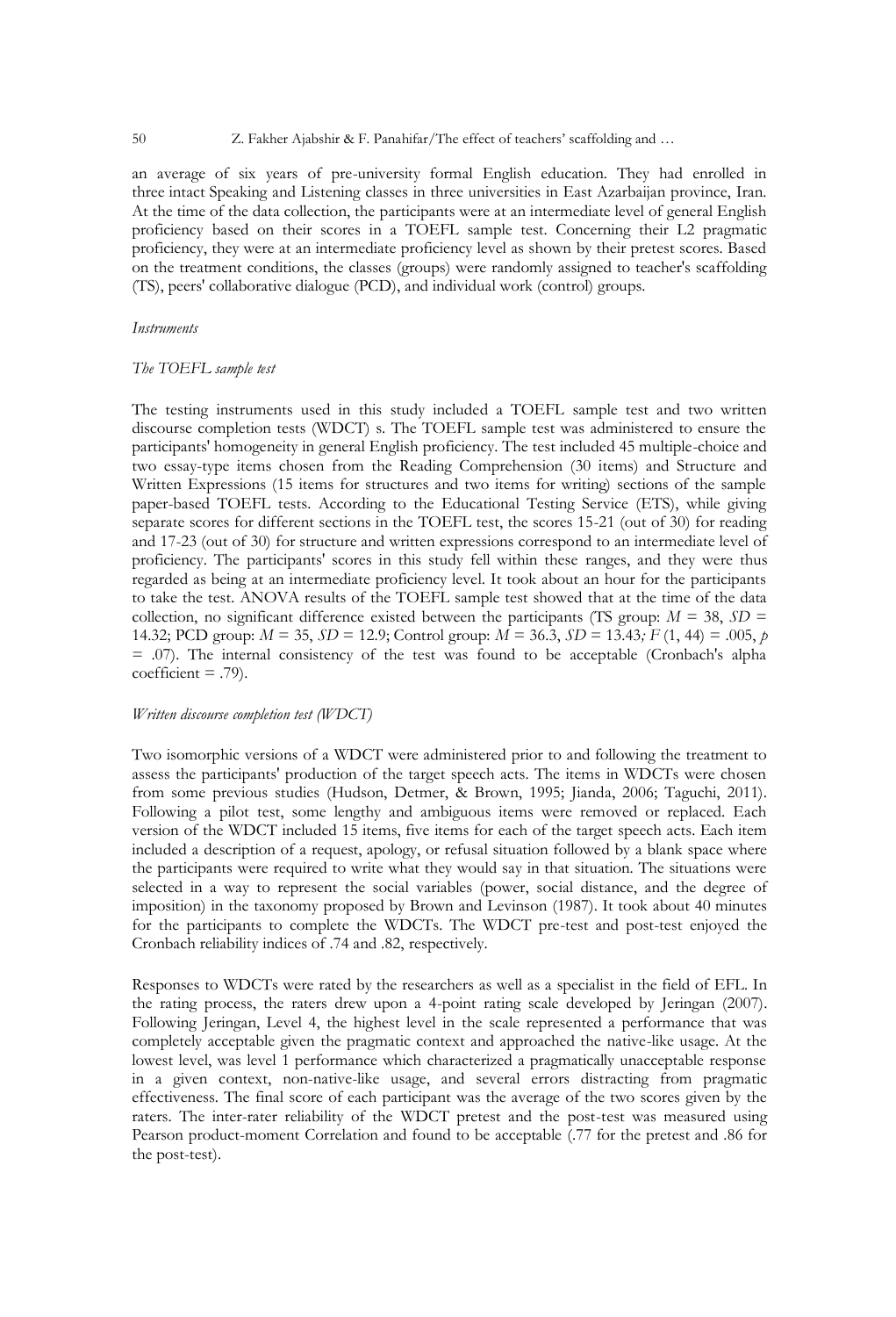#### *Instructional materials*

The instructional materials used in this study included an MP3 recorder and a researcher-made pamphlet. The Mp3 recorder was used to record samples of student-student and student-teacher interactions for further analysis. Before the treatment, the participants were informed about the procedures of the data collection, and the audio recordings were made with their consent. The researcher-made pamphlet included three units devoted to the three target speech acts. Each unit included three sections.

In the first section, following the tentative speech acts framework proposed by Bardovi-Harlig (1996), descriptions of the notions of speech acts, directness levels, types and factors of variability, and face-keeping strategies were introduced. Moreover, the major sociopragmatic and pragmalinguistic factors and strategies affecting the interpretation and realization of speech acts were incorporated.

The second section consisted of sample authentic dialogues on the target speech acts. The dialogues were chosen from two instructional series including Tactics for Listening (Richards, 2011) and Four Corners (Richards & Bohlke, 2012). The dialogues were representative of different combinations of social variables. They were used to contextually present how metapragmatic rules are put to use in a variety of situations.

The third section included some pragmatic problem-solving tasks like discourse completion, matching exercises, multiple-choice pragmatic-focused questions, and metapragmatic assessment tasks. During the treatment sessions, all groups were required to accomplish these tasks.

#### *Procedure*

Taking a quasi-experimental design, this study included three intact classes: TS, PCD, and individual-work (control) groups. It was done over a period of 11 consecutive sessions. In the first session, the participants took the WDCT pretest and were familiarized with the purpose of the study, instructional treatment, and the materials. During the next nine sessions, they received the instruction and worked on the target speech acts. Three sessions were allocated for each of the speech acts, with the learners working on a different combination of social variables in each session. In the last session, the WDCT post-test was administered.

The instruction in each of the treatment sessions lasted 45 minutes. The teacher (one of the researchers) started the instruction by some consciousness-raising questions. As suggested by Liontas (2018), consciousness-raising maximizes learner efforts at restructuring and reformulating their output. Following the consciousness-raising phase, the explicit metapragmatic instruction was offered, and the learners' attention was drawn to a variety of factors in implementing speech acts. This was followed by a classroom discussion of sample dialogues included in the pamphlet. The purpose of the discussion was to help the learners to identify the realization of pragmatic rules in authentic language use and to reinforce what they have learned. They attempted to associate the linguistic forms with the corresponding pragmatic functions. Finally, the learners were asked to accomplish some pragmatic problem-solving tasks. While doing the tasks, the TS group received the teacher's contingent scaffolding. Prior to the task performance, the participants in the PCD group were assigned to lower-intermediate and higher-intermediate levels (based on their scores in the WDCT pretest) and formed symmetrical (hereafter, Sym) or asymmetrical pairs (hereafter, Asym). They accomplished the tasks in pairs.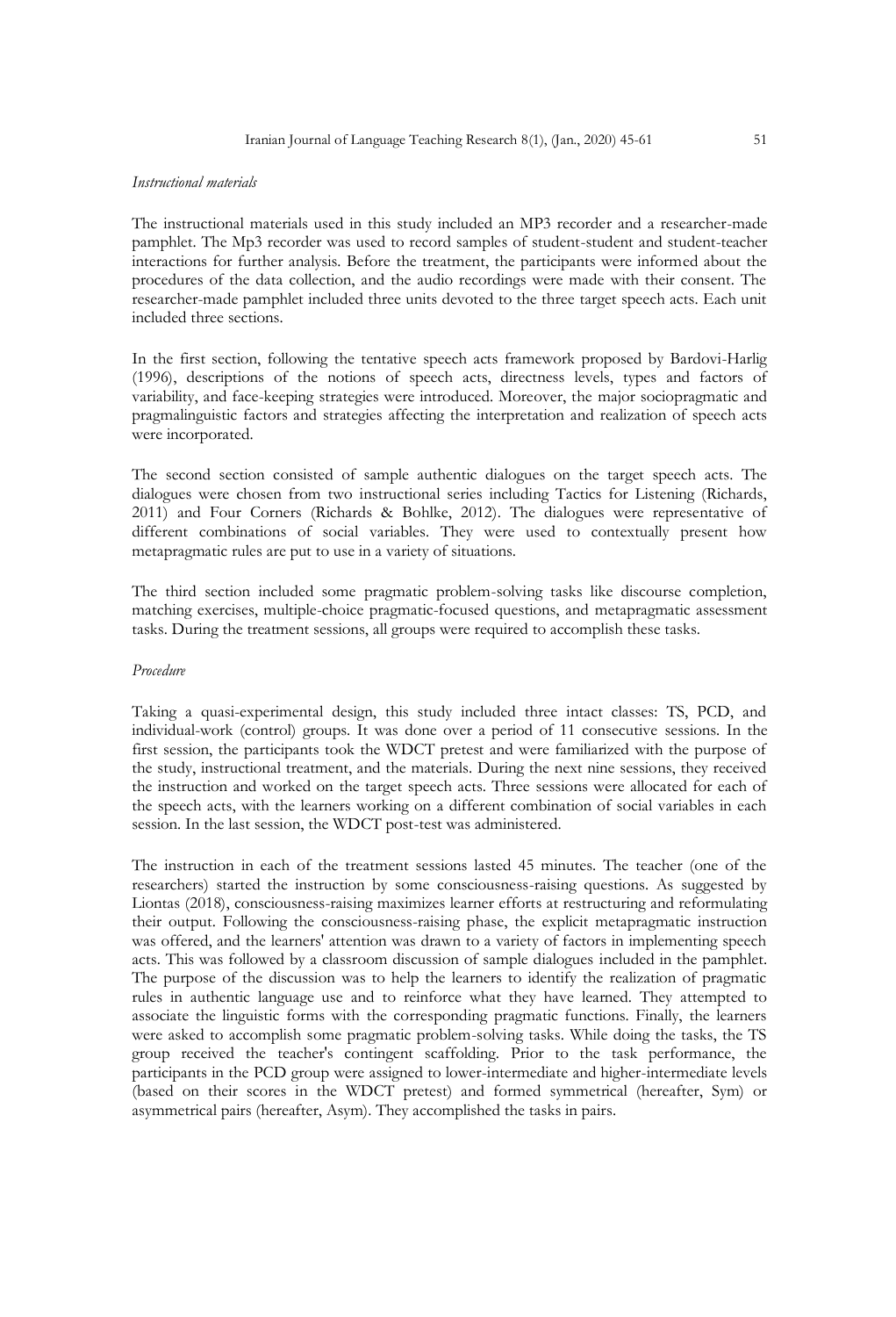The metapragmatic instruction was delivered to the control group as well. However, while the two experimental groups received teacher's scaffolding or peers' mediation in accomplishing the problem-solving tasks, the control group did the same tasks individually with no assistance provided by the teacher or peers.

In the last two sessions, sample peer–peer and student-teacher interactions were audio-recorded and then transcribed for further analysis. Here are two sample excerpts, both depicting request situations. In the first excerpt, the teacher provides scaffolding to the student to work out the appropriate request form. She explicitly indicates that there is a linguistic problem and asks the student to reformulate the utterance. In the second excerpt, there is no teacher mediation, and the students collaboratively reconstruct the appropriate form through joint endeavor.

Excerpt 1: Teacher-student interaction

*S: Can I meet…?*

*T: Remember, this is a formal situation. You need to use a more polite form.*

*S: Could…..Would…*

*T: Would it be ….*

- *S: Would it be possible meeting……*
- *T: Would it be possible to meet …*

*S: Would it be possible to meet you tomorrow.*

Excerpt 2: Student-student interaction

*S1: Would you please bring me…*

*S2: But they are mother and daughter.*

*S1: Yes, so,…could you…..*

*S2: and also…. Can…. Can you….*

*S1: Yes, Can you bring me a water glass?*

*S2: A water glass?....a glass of water.*

*S1: Can you bring me a glass of water?*

# **Results**

To ensure that the data met the assumptions of normality, data screening was done. Table 1 shows the normality test of the pretest and the post-test.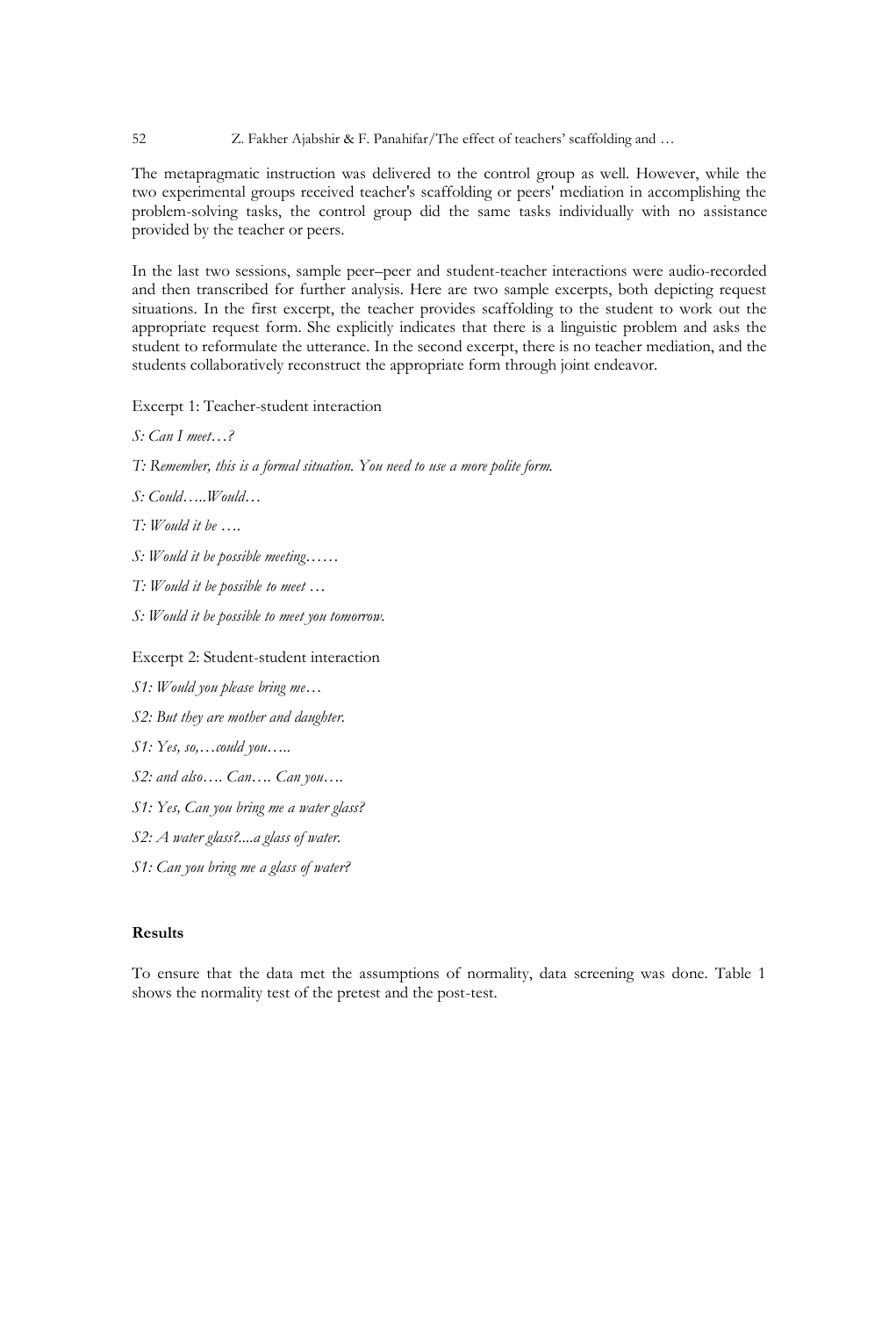|           |         | Kolmogorov-Smirnov |    |      | Shapiro-Wilk |    |      |  |
|-----------|---------|--------------------|----|------|--------------|----|------|--|
|           |         | Statistic          | df | Sig. | Statistic    | df | Sig. |  |
| Pretest   | TS      | .175               | 17 | .20  | .976         | 17 | .06  |  |
|           | PCD     | .156               | 25 | .20  | .954         | 25 | .23  |  |
|           | Control | .179               | 19 | .20  | .938         | 19 | .08  |  |
| Post-test | TS      | .157               | 17 | .07  | .985         | 17 | .09  |  |
|           | PCD     | .165               | 25 | .09  | .932         | 25 | .11  |  |
|           | Control | .168               | 19 | .16  | .956         | 19 | .23  |  |

| Table 1                                         |  |
|-------------------------------------------------|--|
| Normality Test of the Pretest and the Post-test |  |

As shown in Table 1, the data related to performances of the three groups in the pretest and the post-test were normally distributed  $(p > 0.05)$ . In the following sections, the data were analyzed, and the findings were reported in relation to the hypotheses.

*Hypothesis 1: Teacher's scaffolding, peers' collaborative dialogue, and individual work differentially affect the production of requests, apologies, and refusals.* 

The descriptive statistics in Table 2 show the participants' performances in WDCT pretest and the post-test. The mean in TS group has increased from 37 ( $M = 37$ ,  $SD = 11.3$ ) to 41 ( $M = 41$ ,  $SD = 12$ ). With regard to the PCD group, a mean increase from 35 ( $M = 35$ ,  $SD = 14.7$ ) to 46 ( $M$  $= 46$ ,  $S\overrightarrow{D} = 17.3$  is observed.

# Table 2 *Descriptive Statistics for the Pretest and the Post-test*

|           |           | N   | М     | SD   | 95%Confidence<br>interval of the<br>Difference |                | Min.           | Max. |
|-----------|-----------|-----|-------|------|------------------------------------------------|----------------|----------------|------|
|           |           |     |       |      | Lower<br>bound                                 | Upper<br>Bound |                |      |
| Pretest   | <b>TS</b> | 36  | 37.3  | 11.3 | 35.2                                           | 39.1           | 7              | 48   |
|           | PCD       | 42  | 37.0  | 14.7 | 33.6                                           | 37.9           | 10             | 52   |
|           | Control   | 35  | 34.8  | 18.1 | 29.4                                           | 35.8           | $\overline{4}$ | 50   |
|           | Total     | 113 | 36.03 | 14.1 | 32.6                                           | 37.7           | $\overline{4}$ | 52   |
| Post-test | <b>TS</b> | 36  | 40.1  | 1.20 | 39.3                                           | 42.2           | 11             | 58   |
|           | PCD       | 42  | 42.2  | 1.73 | 38.3                                           | 44.3           | $\overline{4}$ | 56   |
|           | Control   | 35  | 35    | 1.56 | 34.9                                           | 36.3           | 9              | 48   |
|           | Total     | 113 | 39.1  | 1.49 | 34.9                                           | 44.3           | 4              | 58   |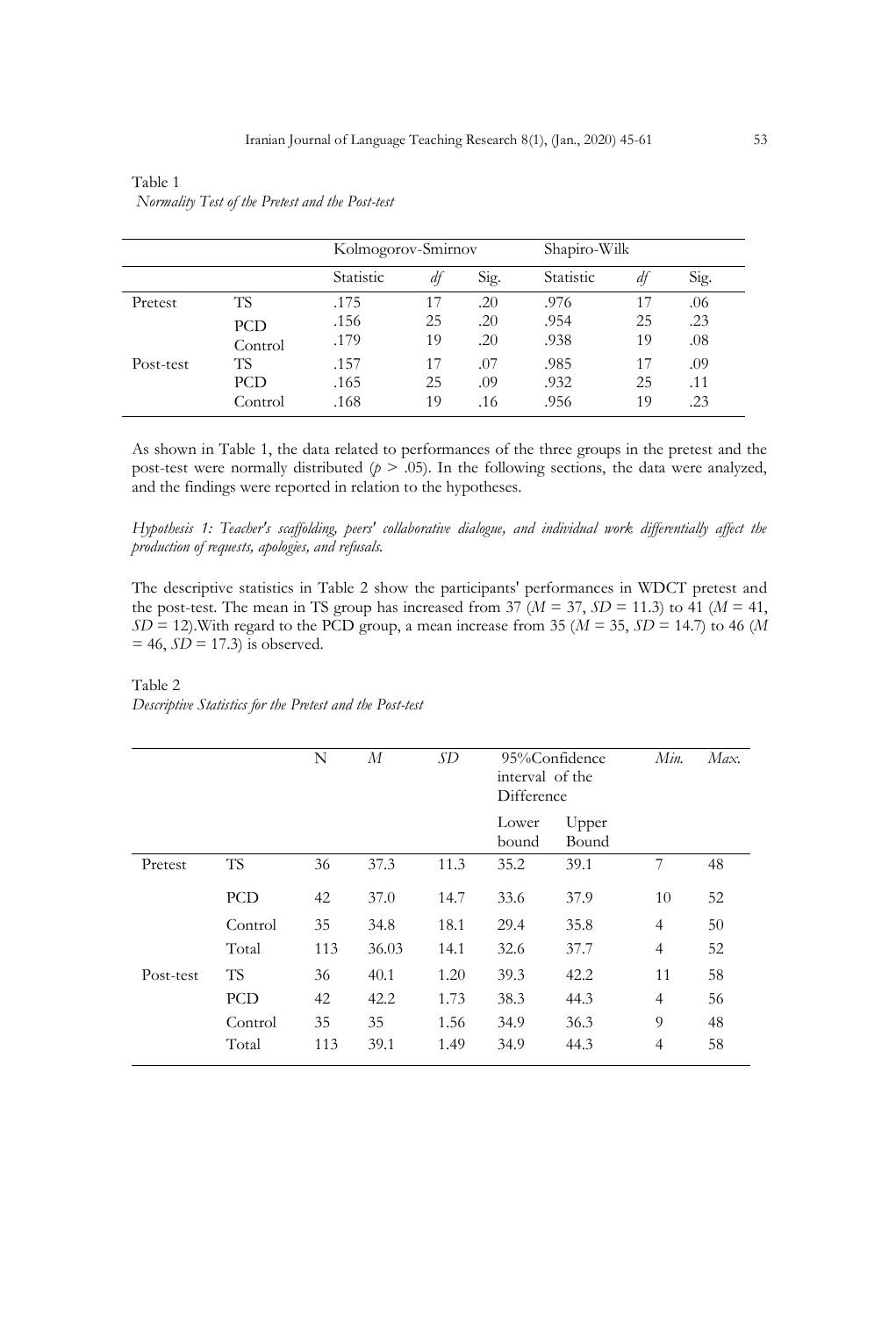An ANOVA test of between-subject effects (Table 3) was run to compare the post-test mean scores. ANOVA results revealed a significant difference between the performances of the groups  $(F = 6.15, p < .05)$ . The degree of the difference was also calculated, and the effect size was found to be moderate (*partial*  $\eta^2 = .67$ ).

# Table 3 *ANOVA Test of Between-Subject Effects on Post-test Scores*

| Source          | Type III Sum of<br>Squares | df   | Mean<br>Square | F     | Sig.    | Partial<br>Squared | Eta |
|-----------------|----------------------------|------|----------------|-------|---------|--------------------|-----|
| Corrected Model | 947.652                    | 2    | 233.87         | 28.65 | $.000*$ | .56                |     |
| Intercept       | 253.65                     | 1.23 | 253.65         | 19.05 | .000    | .43                |     |
| Post-test       | 862.09                     | 1.23 | 58.34          | 86.23 | .000    | .74                |     |
| TS PCD          | 198.45                     | 2.76 | 6.41           | 6.15  | .000    | .67                |     |
| Error           | 543.98                     | 45   |                |       |         |                    |     |
| Total           | 8756.001                   | 47   |                |       |         |                    |     |
| Corrected Total | 1231.65                    | 50   |                |       |         |                    |     |

*\*The mean difference is significant at the 0.05 level*.

Post hoc pairwise comparisons using Scheffe test were run to match each group one-to-one with each of the other groups and to locate the exact differences across the pairs (Table 4).

# Table 4

*Post hoc Pairwise Comparisons*

|               |               |                       |     |      | 95% Confidence<br>Interval of<br>Difference |         |  |
|---------------|---------------|-----------------------|-----|------|---------------------------------------------|---------|--|
|               |               |                       |     |      | Lower                                       | Upper   |  |
| $(I)$ factor1 | $(I)$ factor1 | Mean Difference (I-J) | SEM | Sig. | Bound                                       | Bound   |  |
| TS group      | PCD group     | $-2.10*$              | .17 | .001 | $-5.56$                                     | $-1.23$ |  |
|               | Control group | $5.01*$               | .25 | .000 | 1.56                                        | 5.37    |  |
| PCD group     | TS group      | $2.10*$               | .17 | .001 | 1.23                                        | 5.56    |  |
|               | Control group | $7.20*$               | .22 | .000 | 5.83                                        | 8.95    |  |
| Control group | TS group      | $-5.01*$              | .25 | .000 | $-5.37$                                     | $-1.56$ |  |
|               | PCD group     | $-7.20*$              | .22 | .000 | $-8.95$                                     | $-5.83$ |  |

*\*The mean difference is significant at the 0.05 level*.

Comparisons show that both PCD (Mean difference  $= 7.20$ ; 95% confidence interval  $= 5.83$ , 8.95,  $p < .05$ , partial  $\eta^2 = .77$ ) and TS groups (Mean difference = 5.01; 95% confidence interval = 5.37, 1.56,  $p < .05$ , partial  $\eta^2 = .73$ ) performed better than the control group. Also, the PCD group was superior over the TS group (Mean difference  $= 2.10, 95\%$  confidence interval  $= 1.23, 5.56, p$  $<$  0.05, partial  $\eta$ <sup>2</sup> = .68). The first hypothesis is thus confirmed, and it can be concluded that while the teacher's scaffolding and peers' collaborative dialogue resulted in EFL learners' better pragmatic gains than individual work, peers' collaboration was even more effective.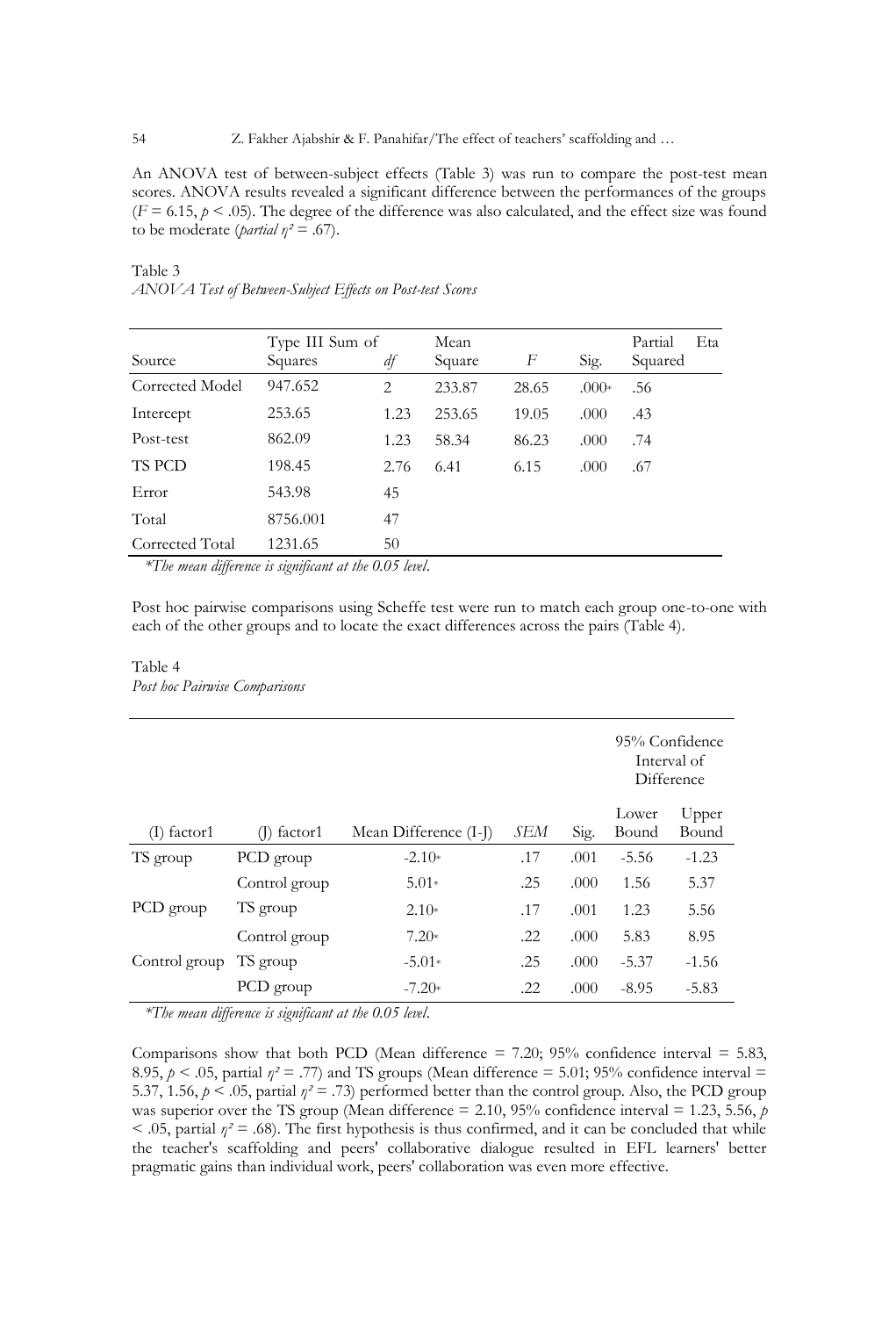*Hypothesis 2: The performances of symmetrical and asymmetrical sub-groups during the collaborative dialogue are significantly different in production of request, apology, and refusal speech acts.*

Table 5 shows the descriptive statistics for the performances of the symmetrical and asymmetrical sub-groups in the pretest and the post-test. Asym sub-group shows higher mean scores ( $M =$ 41.3) than the Sym sub-group ( $M = 40.0$ ) in the post-test. An independent samples *t*-test was run to check the significance of the mean difference (Table 6).

#### Table 5

|           |       | N  | М    | SD   | 95%   | Confidence            | Min. | Max. |
|-----------|-------|----|------|------|-------|-----------------------|------|------|
|           |       |    |      |      |       | Interval for the Mean |      |      |
|           |       |    |      |      | Lower | Upper                 |      |      |
|           |       |    |      |      | bound | Bound                 |      |      |
| Pretest   | Sym.  | 18 | 36.0 | 1.70 | 32.09 | 38.7                  | 12   | 58   |
|           | Asym. | 24 | 37.8 | 1.49 | 33.8  | 37.4                  | 14   | 58   |
| Post-test | Sym   | 18 | 40.0 | 1.17 | 37.98 | 41.8                  | 17   | 60   |
|           | Asym. | 24 | 41.3 | 1.20 | 43.76 | 48.8                  | 23   | 60   |

*Descriptive Statistics for the Performances of Sym and Asym Sub-groups in the Pretest and the Post-test* 

Table 6 *Independent Samples t-Test for Post-test Scores of the Sym and Asym Sub-groups*

| Paired Differences               |                                              |       |             |                |                |     |    |                        |  |
|----------------------------------|----------------------------------------------|-------|-------------|----------------|----------------|-----|----|------------------------|--|
|                                  | 95% Confidence Interval<br>of the Difference |       |             |                |                |     |    |                        |  |
|                                  | М                                            | .SD   | SEM         | Lower<br>bound | Upper<br>bound |     | df | Sig.<br>(2-<br>tailed) |  |
| WDCT post-test<br>Sym-Asym pairs | 1.8                                          | .1.02 | $\ldots$ 17 | 0.21           | 3.26           | 8.4 | 42 | $.000*$                |  |

As shown in Table 6, significant differences exist between the post-test performances of the Sym and Asym sub-groups ( $t = 8.4$ ,  $p < .05$ ). As it had been hypothesized, the asymmetrical sub-group significantly outperformed the symmetrical sub-group in the production of the target speech acts.

## **Discussion**

Drawing upon the concept of the collaborative dialogue (Swain, 2000), this study aimed at investigating the comparative effects of teacher's scaffolding and peers' collaborative dialogue (in symmetrical and asymmetrical pairs) on the production of requests, apologies, and refusals. Both hypotheses were confirmed. Regarding hypothesis 1, it was found that unlike the individual-work (control) group, the teacher's scaffolding and peers' collaborative dialogue significantly affected the pragmatic performance of the learners. The PCD group was also found to be superior to the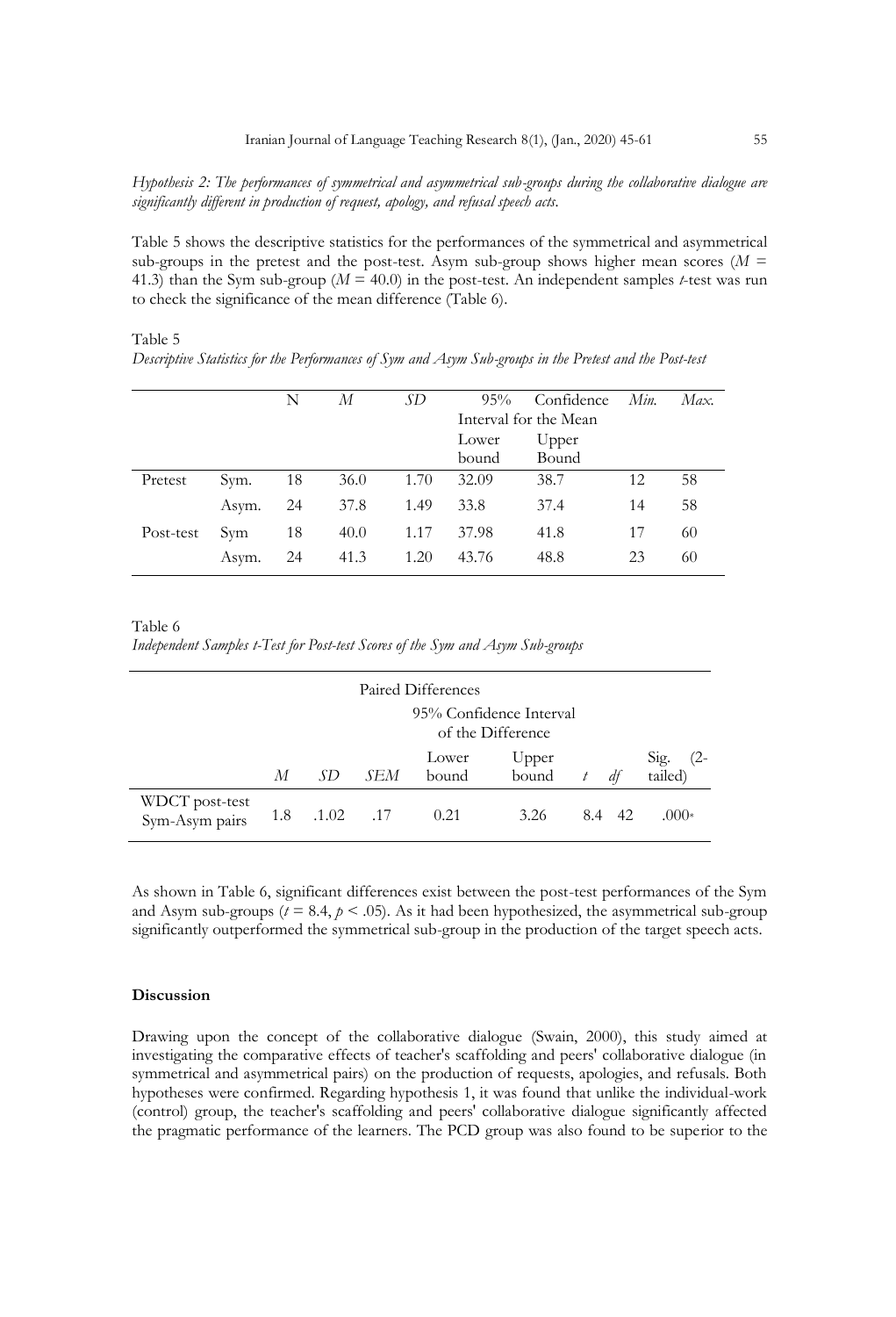TG group in the production of the target speech acts. Finally, asymmetrical pairs appeared to perform better than their symmetrical counterparts, confirming hypothesis 2.

As for the first hypothesis, the findings are in line with LoCastro's (2003) argument that "it is through target language interactions that the learner acquires comprehensible input, not only grammatical and lexical, but also input on how to enact speech acts, carry out redressive action and show deference successfully for the L2 target community" (p. 292). The better performance of the PCD group also supports Swain's (2000) stance regarding the influential role of collaborative dialogue in L2 development. She argued that through collaborative dialogue, learners can engage in problem-solving and construct their linguistic knowledge. It serves as a platform for meaningful interaction whereby linguistic knowledge emerges through a joint effort of knowledge construction.

The findings are also consistent with the results of some recent studies (e.g., Chen, 2016, Taguchi & Kim, 2016; Nguyen, 2013; Takimoto, 2012) which have documented that collaborative activities lead to better L2 pragmatic performance. These studies have provided evidence that the effectiveness of collaboration goes beyond the micro-level skills, and the pragmatic and discoursal macro-level skills might benefit from collaborative tasks as well. The difference between these studies and the present study is that they examined the pragmatic gains during the individual and collaborative tasks without making reference to the role of the teacher. The present study, however, examined how mediation offered by the teacher as compared with peers may differentially affect the production of speech acts.

The outperformance of the PCD group might be attributable to the peer–peer supported dialogic interaction they engaged in. During the task accomplishment, the peers were engaged in metapragmatic talk and active negotiation through which they pooled their resources to undertake a form-function-context mapping. Although the TS group accomplished the same problemsolving tasks, they did the tasks individually resorting to teacher's scaffolding without as much active negotiational encounters as the PCD group. Besides, it can be argued that since the teacher provided scaffolding to all of the students, she could allocate a limited time of the class to each student. Therefore, the TS group was not provided with parallel opportunities to those of the PCD group in terms of metapragmatic talk, sharing mutual perspectives, and offering and getting feedback and corrections from their partners.

According to Taguchi and Kim (2016), negotiation of form and meaning during the collaboratively accomplished tasks promotes building stronger connections between linguistic forms and corresponding functions and assists the consolidation of learners' pragmatic knowledge. During this process, two levels of monitoring, including self- and other-monitoring, occur at the same time, which help learners establish linguistic knowledge and generate more accurate task outcomes. Along similar lines, Johnston, James, Lye, and McDonald (2000) argued that cooperative learning involves a deeper level of mental involvement, which assists learners to apply the knowledge in other contexts and naturally fosters long-term knowledge retention. A further advantage of repeated collaborative efforts, as suggested by Ranjbar and Ghonsooly (2017), is to foster learners' shared accountability, mutual reliance, rapport, and understanding.

A further finding relates to the superiority of the asymmetrical sub-group compared to the symmetrical one in speech acts' production. This is in keeping with the SCT of Vygotsky (1978) and the findings of some studies (e.g., Farhangi & Izanlu, 2015; Karimi & Jalilvand, 2014; Wu, 2008) which substantiated the positive role of expert peers' tutoring in enhancing novice learners' acquisitional processes. According to Mercer (2004), asymmetrical scaffolding offers a supportive context where expert peers mediate novice learners' language learning.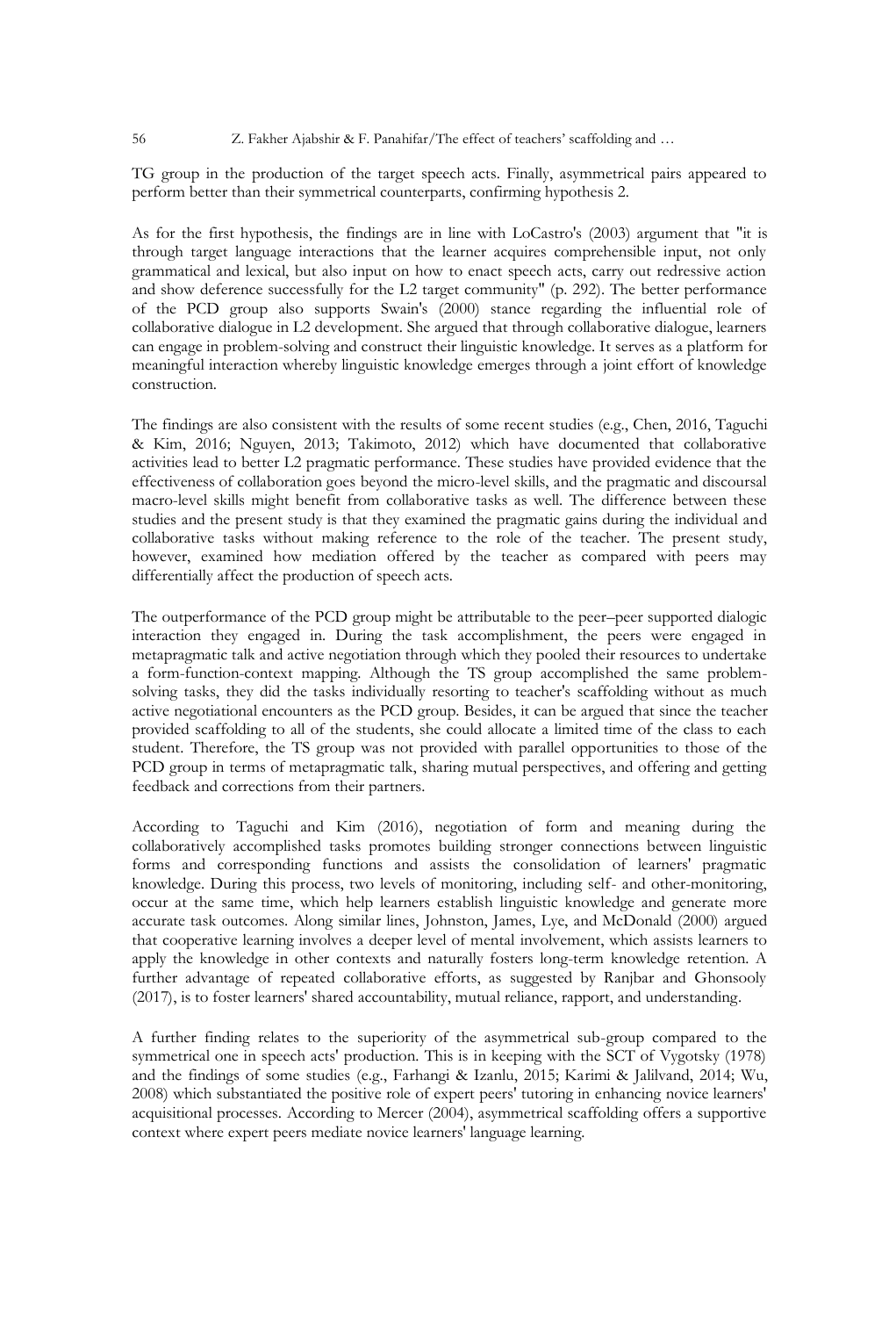Although the asymmetrical sub-group indicated more improvement than their symmetrical counterparts, it does not mean that symmetrical pairing is not conducive to L2 development. According to Nassaji and Cummings (2000), "numerous authors have recently observed that peer groups of students or work teams, for instance, are also able to construct a ZPD through joint efforts among their members, without expertise residing in any one member of the group" (p. 98). A single type of proficiency pairing thus does not necessarily guarantee successful outcomes, and as suggested by Storch and Aldosari (2013), the optimal pairing of learners hinges upon the aim of the activity.

#### **Conclusion and pedagogical implications**

This study found that peer scaffolding was superior to teacher scaffolding, and the asymmetrical proficiency composition resulted in higher pragmatic gains than the symmetrical pairing. According to van Lier (2000), as an alternative to teacher, peer tutors can mediate the learning process. It is recommended to employ peer mediation as a tool in the classroom to create a friendly atmosphere, empower the students, and adjust teachers' responsibilities so that they will be able to manage the class more efficiently. Given the potentialities of teacher mediation as well as peer mediation, the combination of both might be the best alternative at hand.

The outperformance of the asymmetrical pairs suggests that the knowledge gap between the students should not be a pedagogical concern for teachers. Given the high level of interactivity associated with asymmetrical pairing, teachers can form asymmetrical pairs/groups to provide opportunities for learners' collaborative meaningful interactions. During such collaborations, learners may be encouraged to reflect upon their practices and to find out how mutual interactions contribute to establishing their linguistic knowledge.

Finally, the limitations of this study are acknowledged. The data for this study were analyzed quantitatively. Through data triangulation, a more vivid picture of L2 development is likely to be obtained. It is suggested that future studies explore the production of PREs across different proficiency levels, instructional interventions, tasks, and a range of speech acts qualitatively and quantitatively to further our awareness of the role of collaborative dialogue in L2 pragmatic development. Moreover, as a cross-sectional study, this study compared performance gains over limited sessions. Longitudinal studies can trace the development of L2 pragmatic competence in more detail and guide us toward a better understanding of the continuum of L2 pragmatic development. This remains an area for future research.

# **References**

- Alcón, E. (2005). Does instruction work for pragmatic learning in EFL contexts? *System, 33*(3), 417–435. doi: 10.1016/j.system.2005.06.005
- Aufa, F. (2013). The assessment tool of L2 learners' pragmatic competence: Written discourse completion test (WDCT). *International Proceedings of Economics Development & Research*, 68 (19)*,* 113–117. doi: 10.20885/jee.vol6.iss1.art3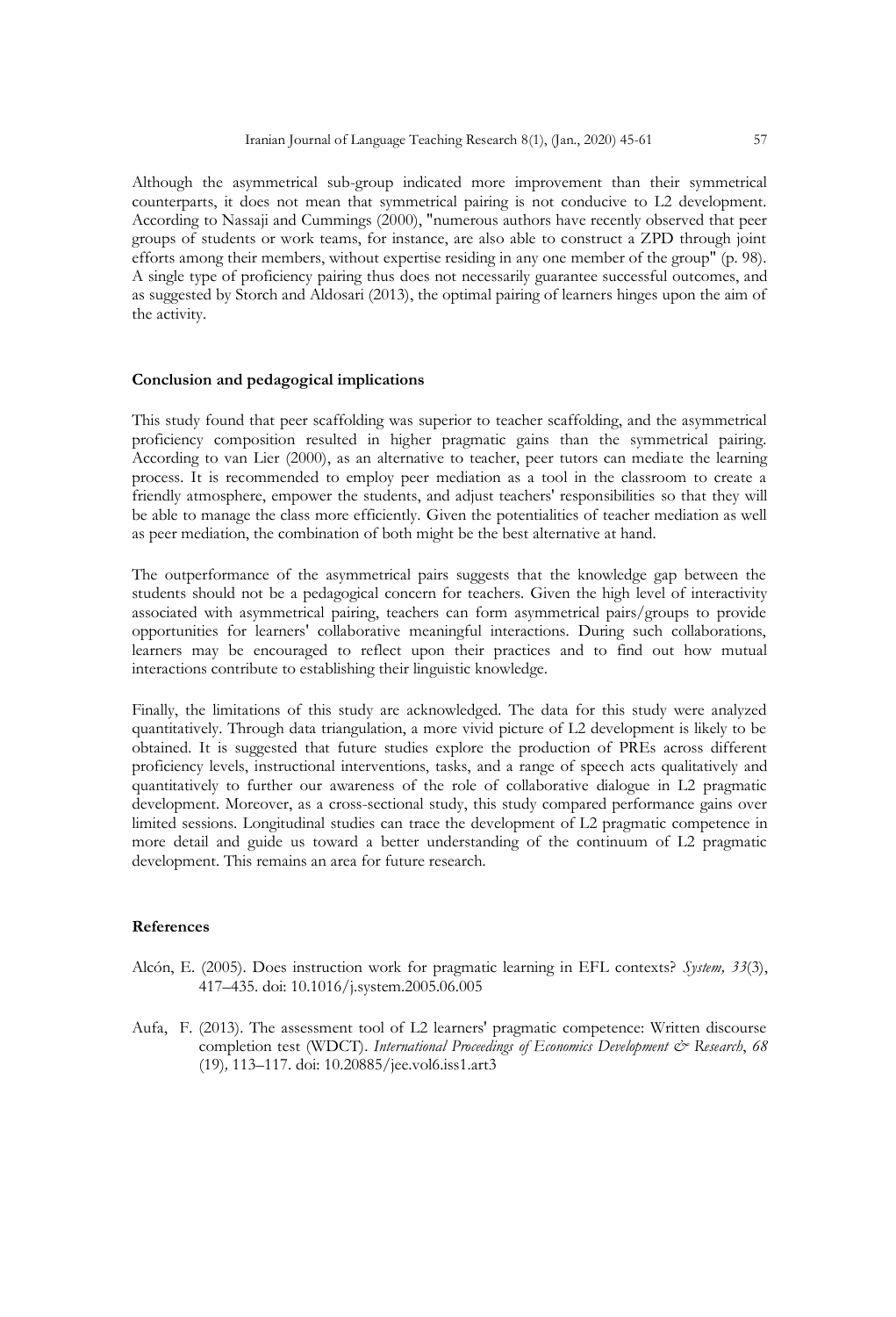- Baleghizadeh, S., Timcheh Memar, H., & Timcheh Memar, A. (2010). The effect of symmetrical versus asymmetrical scaffolding on English reading comprehension of EFL learners. *Studies in Literature and Language Journal, 1*(7), 104–111. doi: 10.3968/n
- Bardovi-Harlig, K. (1996). Pragmatics and language teaching: Bringing pragmatics and pedagogy together. In L. Bouton (Ed.), *Pragmatics and language learning* (pp. 21–39). Urbana-Champaign: University of Illinois.
- Benghomrani, N. (2011). *The effects of cooperative learning on second year LMD students' performance in English tenses* (Master's thesis). Retrieved from http://bu.umc.edu.dz/theses/anglais/BEN1283.pdf
- Brown, P., & Levinson, S. (1987). *Politeness: Some universals in language usage*. Cambridge: Cambridge University Press.
- Chen, Y. (2016). The effect of learner-learner interactions on a multiple-choice discourse completion task. *Learning, Culture and Social Interaction*, *9*, 55–67. doi: 10.1016/j.lcsi.2016.02.001
- Daniels, H. (2005). *An introduction to Vygotsky*. London: Routledge.
- Davin, K., & Donato, R. (2013). Student collaboration and teacher-directed classroom dynamic assessment: A complementary pairing. *Foreign Language Annals, 46* (1). doi: 10.1111/flan.12012
- Edstrom, A. (2015). Triads in the L2 classroom: Interaction patterns and engagement during a collaborative task. *System, 52*, 26–37. doi: 10.1016/j.system. 2015. 04.014
- Ellis, R., & Barkhuizen, G. (2005). *Analyzing learner language.* Oxford: Oxford University Press.
- Erben*,* T*.,* Ban*,* R*.,* & Castaneda*,* M*.* (2009). *Teaching English language learners through technology*. New York: Routledge*.*
- Eslami-Rasekh, Z., Mirzaei, A., & Dini, S. (2015). The role of asynchronous computer mediated communication in the instruction and development of EFL learners' pragmatic competence. *System, 48*, 99–111. doi:10.1016/j.system.2014.09.008
- Farhangi, M. R., & Izanlu, M. (2015). The effects of symmetrical and asymmetrical scaffolding on university students' grammar learning. *English Language Teaching, 2*(3), 87–103.
- Fernández, A., & Blum, A. (2013). Collaborative writing in pairs and small groups: Learners' attitudes and perceptions. *System, 41*(2), 365–378. doi: 10.1016 /j. system.2013.02.002
- Hudson, T., Detmer, E., & Brown, J. D. (1995). *Developing prototypic measures of cross-cultural pragmatics*. Honolulu: Second Language Teaching and Curriculum Center, University of Hawaii at Manoa.
- Jernigan, J. E. (2007). *Instruction and developing second language pragmatic competence.* (Unpublished doctoral dissertation, Florida State University). Retrieved from http://diginole.lib.fsu.edu/cgi/viewcontent.cgi?article=2565&context=etd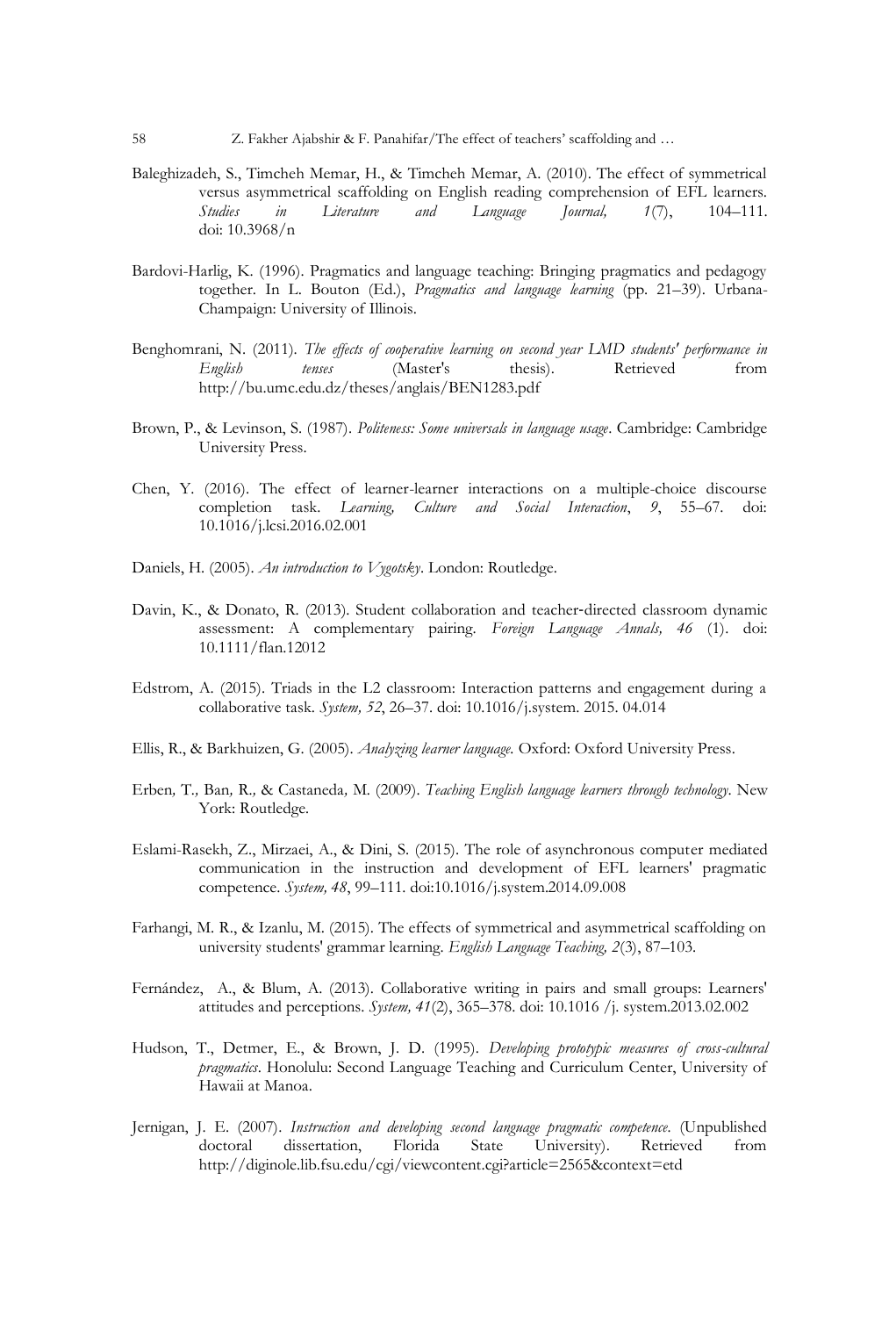- Jianda, L. (2006). Assessing EFL learners' interlanguage pragmatic knowledge: Implications for testers and teachers. *Reflections on English Language Teaching*, *5*(1), 1–22.
- Johnston, C. G., James, R. H., Lye, J. N., & McDonald, I. M. (2000). An evaluation of collaborative problem solving for learning economics. *The Journal of Economic Education, 31*(1), 13–29. doi:10.1080/00220480009596758
- Karimi, L., & Jalilvand, M. (2014). The effect of peer and teacher scaffolding on the reading comprehension of EFL learners in asymmetrical and symmetrical groups. *The Journal of Teaching Language Skills (JTLS), 5*(4), 1–17. doi: 10.22099/jtls.2014.1860.
- Kasper, G., & Rose, K. R. (2002). *Pragmatic development in a second language*. Oxford: Blackwell.
- Khatib, M., & Ahmadi Safa, M. A. (2011). The effectiveness of ZPD-wise explicit/implicit expert peers and co-equals' scaffolding in ILP development. *Iranian Journal of Applied Linguistics, 14*(1), 49–75.
- Kim, Y. J. (2009). The effects of task complexity on learner-learner interaction. *System*, *37*(2), 254– 268. doi: 10.1016/j.system.2009.02.003
- Lantolf, J. P. (2006). Sociocultural theory and L2: State of the art. *Studies in Second Language Acquisition*, *28*(1), 67–109. doi: 10.1017/S0272263106060037
- Lantolf, J. P., & Poehner, M. E. (2014). *Sociocultural theory and the pedagogical imperative in L2 education*. New York: Routledge.
- Lantolf, J. P., & Thorne, S. L. (2006). *Sociocultural theory and the genesis of L2 development.* Oxford: Oxford University Press.
- Liontas, J. I. (2018). Refocusing the digital lens of idiomaticity: A second look at understanding idiomaticity in CALL. *Iranian Journal of Language Teaching Research, 6*(2), 1–21.
- LoCastro, V. (2003). *An introduction to pragmatics: Social action for language teachers.* Ann Arbor, MI: The University of Michigan Press.
- Memari Hanjani, A., & Li, L. (2014). Exploring L2 writers' collaborative revision interactions and their writing performance. *System, 44*, 101–114.

doi: 10.1016/j. system.2014.03.004

Mercer, N. (2004). Sociocultural discourse analysis: Analyzing classroom talk as a social mode of thinking. *Journal of Applied Linguistics, 1*(2), 137–168.

doi: 10.1558/japl.2004.1.2.137.

Murphy, P. (2007). Reading comprehension exercises online: The effect of feedback, proficiency and interaction. *Language Learning and Technology, 11*(3), 107–129. doi: 10125/44120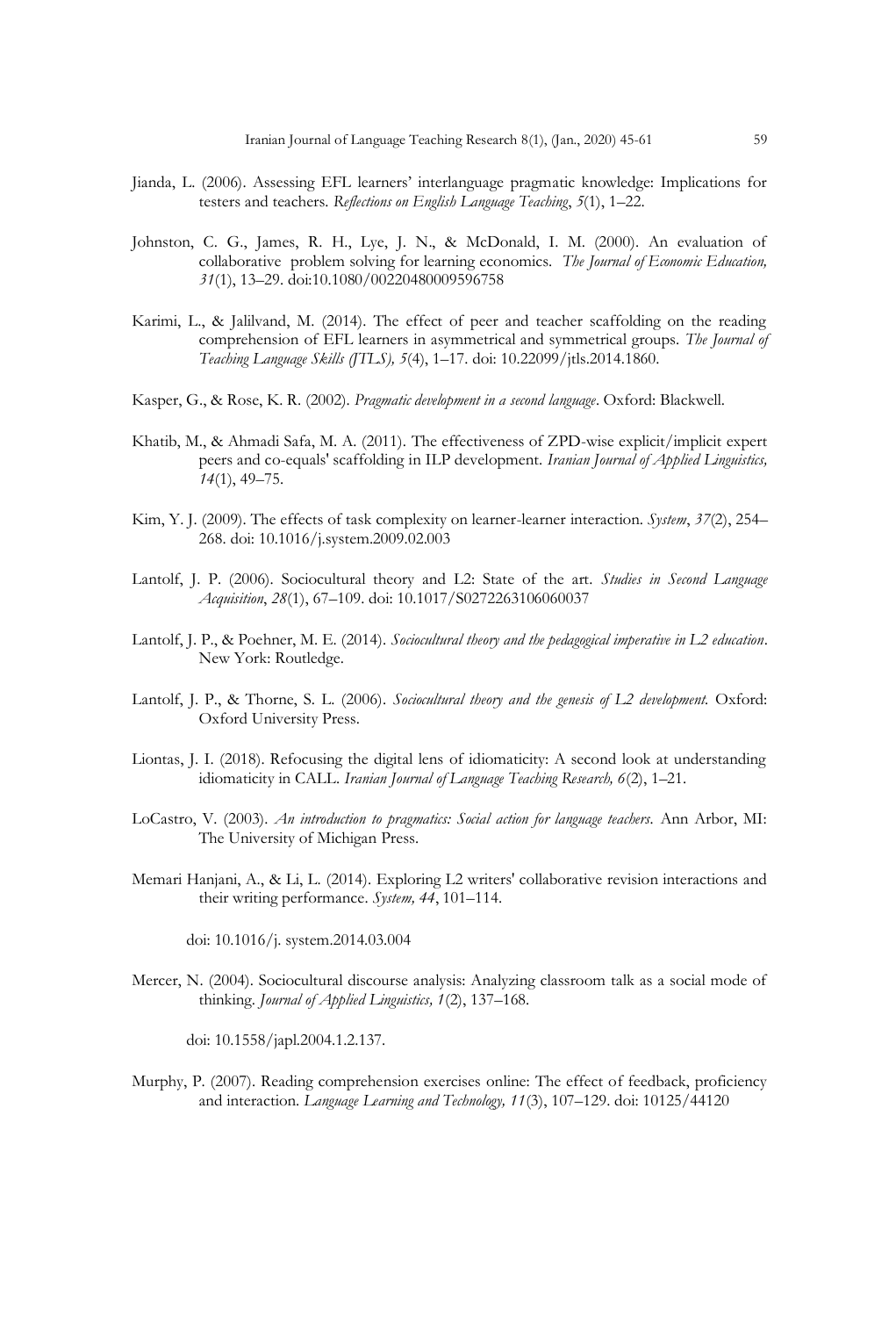- Nassaji, H., & Cumming, A. (2000). What's in a ZPD? A case study of a young ESL student and teacher interacting through dialogue journals. *Language Teaching Research*, *4*(2), 95–121. doi: 10.1177/136216880000400202
- Nguyen, T. T. M. (2013). Instructional effects on the acquisition of modifiers in constructive criticism by EFL learners. *Language Awareness, 22*(1), 76–94. doi:10.1080/09658416.2012.658810
- Pishghadam R., & Ghardiri, S. (2011). Symmetrical or asymmetrical scaffolding: Piagetian vs. Vygotskian views to reading comprehension. *Journal of Language and Literacy Education, 7*(1), 49–64.
- Rahimi Domakani, M., & Felfelian, S. (2012). *L2 learner interlanguage pragmatic development within ZPD activated proximal context*. The first conference on interdisciplinary approaches to language learning and teaching, Mashhad, Iran.
- Ranjbar, N., & Ghonsooly, R. (2017). Peer scaffolding behaviors emerging in revising a written task: A microgenetic analysis*. Iranian Journal of Language Teaching Research, 5*(2), 75–90.
- Richards, J. C. (2011). *Expanding tactics for listening*. Oxford: Oxford University Press.
- Richards, C., & Bohlke, D. (2012). *Four corners, student's book 2*. New York: Cambridge University Press.
- Shehadeh, A. (2011). Effects and student perceptions of collaborative writing in L2. *Journal of Second Language Writing, 20*(4), 286–305. doi: 10.1016/j. jslw. 2011.
- Storch, N., & Aldosari, A. (2013). Pairing learners in pair work activity. *Language Teaching Research*, *17*(1), 31–48. doi: 10.1177/1362168812457530 ltr.sagepub.com.
- Swain, M. (2000). The output hypothesis and beyond: Mediating acquisition through collaborative dialogue. In J. P. Lantolf (Ed.), Sociocultural *theory and second language learning* (pp. 97– 114). Oxford: Oxford University Press.
- Swain, M., Brooks, L., & Tocalli-Beller, A. (2002). Peer-peer dialogue as means of second language learning. *Annual Review of Applied Linguistics 22*(1), 171–185. doi: 10.1017/S0267190502000090
- Swain, M., & Watanabe, Y. (2013). Languaging: Collaborative dialogue as a source of second language learning. In C. A. Chapelle (Ed.), *The encyclopedia of applied linguistics* (pp. 3218– 3225). Hoboken, NJ: Wiley-Blackwell. doi: 10.1002/9781405198431.wbeal0664
- Taguchi, N. (2011). Rater variation in the assessment of speech acts. *Pragmatics*, *21*(3), 453–471. doi: 10.1075/prag.21.3.08tag
- Taguchi, N. (2015). Instructed pragmatics at a glance: Where instructional studies were, are, and should be going. *Language Teaching, 48*(1), 1–50. doi:/10.1017/S0261444814000263
- Taguchi, N. (2018). Contexts and pragmatics learning: Problems and opportunities of the study abroad research. *Language Teaching, 51*(1), 124–137. doi:10.1017/S0261444815000440